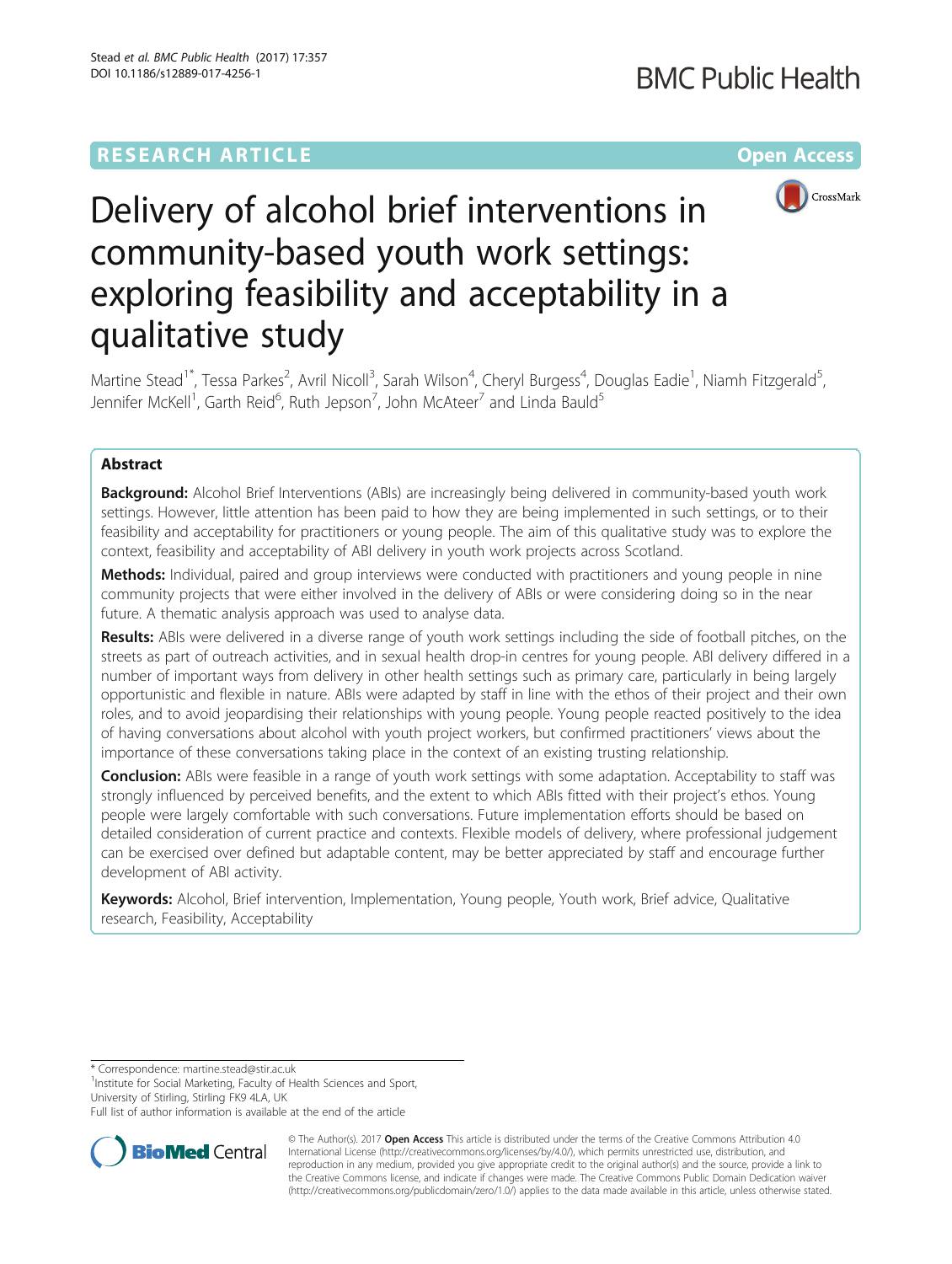## Background

The World Health Organization (WHO) has defined alcohol brief interventions (known as ABIs in Scotland but also as SBI – screening and brief intervention - and SBIRT – screening, brief intervention and referral to treatment) as 'practices that aim to identify a real or potential alcohol problem and motivate an individual to do something about it' ([\[1](#page-11-0)], p6). The Scottish Government defines an ABI as:

'… a short, evidence-based, structured conversation about alcohol consumption with a patient/client that seeks in a non-confrontational way to motivate and support the individual to think about and/or plan a change in their drinking behaviour in order to reduce their consumption and/or their risk of harm'  $(2, p2-3)$  $(2, p2-3)$  $(2, p2-3)$ .

Often considered a family of interventions, ABIs are heterogeneous and vary in length, content, delivery, deliverer and target group [[3\]](#page-11-0). Despite this they have a structure and style that distinguishes them from simply advising a person to drink less. Key components include obtaining an accurate picture of a person's alcohol consumption, a collaborative style of conversation, and use of techniques to support health behaviour change. The early history of development of ABIs was based on the concept of behaviour change as a process rather than an event [[4\]](#page-11-0), informed by the transtheoretical model of change [[5\]](#page-11-0). In more recent years, ABIs have continued to vary, and include those based on simple advice [\[6](#page-11-0)], those based on the style of motivational interviewing [\[7](#page-11-0)], and those involving core skills of motivational interviewing [[8, 9\]](#page-11-0). The study of mechanisms of action of ABIs in order to identify necessary components is at an early stage [\[10](#page-11-0), [11\]](#page-11-0).

While there is robust evidence supporting the efficacy of ABIs in reducing alcohol consumption in adult hazardous and harmful drinkers in primary care settings [[12](#page-11-0)–[14](#page-11-0)], a series of reviews has shown that evidence for the efficacy of ABIs with young people is inconclusive [[15](#page-11-0)–[17](#page-11-0)]. In addition, a review of reviews of ABIs for adolescents [[16](#page-11-0)] concluded that no recommendations could be made on 'target population, setting, screening tool or intervention approach', and that further research was needed to develop screening tools with incremental age-appropriate cut-offs for identification of alcohol problems. Overall there is limited literature exploring ABIs with young people in settings other than formal health and education, and few studies from outside the USA [[18\]](#page-11-0).

Despite the lack of research evidence for the effectiveness of ABIs with young people, there is policy support for these interventions because of the risks and harms connected to harmful and hazardous use of alcohol by young people [[19](#page-11-0)]. In Scotland, ABIs are a policy priority as part of a broad-based alcohol strategy aimed at addressing high levels of harm related to alcohol. In 2007 the Scottish Government set a target for ABIs to be delivered by NHS Health Boards between April 2008 and March 2011 [[20](#page-11-0)] across three settings: primary care, accident and emergency, and antenatal care. In 2012 the target was revised so that up to 10% [\[21\]](#page-11-0), and later 20% [[22\]](#page-11-0), of ABI delivery could be achieved in other settings. A Scottish scoping study [[23](#page-11-0)] found several instances of local implementation of ABIs targeting young people in settings outside of formal education, often in community services for young people. In light of such implementation in Scotland, and the limited scrutiny of feasibility and acceptability of ABIs in these settings, the study reported here aimed to explore the context and approach, and feasibility and acceptability of ABI delivery in youth work projects across Scotland. The two central research questions informing this study were: how were ABIs delivered in these settings, and how feasible and acceptable were the ABIs to staff and young people?

#### **Methods**

#### Sampling and recruitment

Twelve project contacts were identified from an initial scoping exercise conducted by the project funder [\[23](#page-11-0)]. The academics who undertook the research were provided with contact details for all of the projects which responded, all of whom consented for their details to be shared. A further project was identified by the research team and contacted during the recruitment phase. All nine projects that confirmed they were either delivering ABIs to young people or considering doing so in the near future consented to take part in the study, ensuring maximum variability was achieved from responders. From this sample of nine projects a practitioner sample was constructed comprising 21 project managers, staff and related stakeholders, such as those providing training to the project or working in partnership with it, identified through purposive sampling in order to access a diversity of opinions. Young people were recruited from six of these nine projects. These six projects were actively working with young people on alcohol (including delivering ABIs) at the time of study, and agreed to allow the research team to contact their service users. Access to the young people ( $n = 61$ ) was negotiated individually with project staff. Sample stratification was not possible due to the unpredictable nature of those accessing the projects. Efforts were made, however, to include both females and males and a range of ages and numbers sufficient to achieve data saturation. Fieldwork was conducted in two phases (staff followed by young people) between December 2012 and September 2013.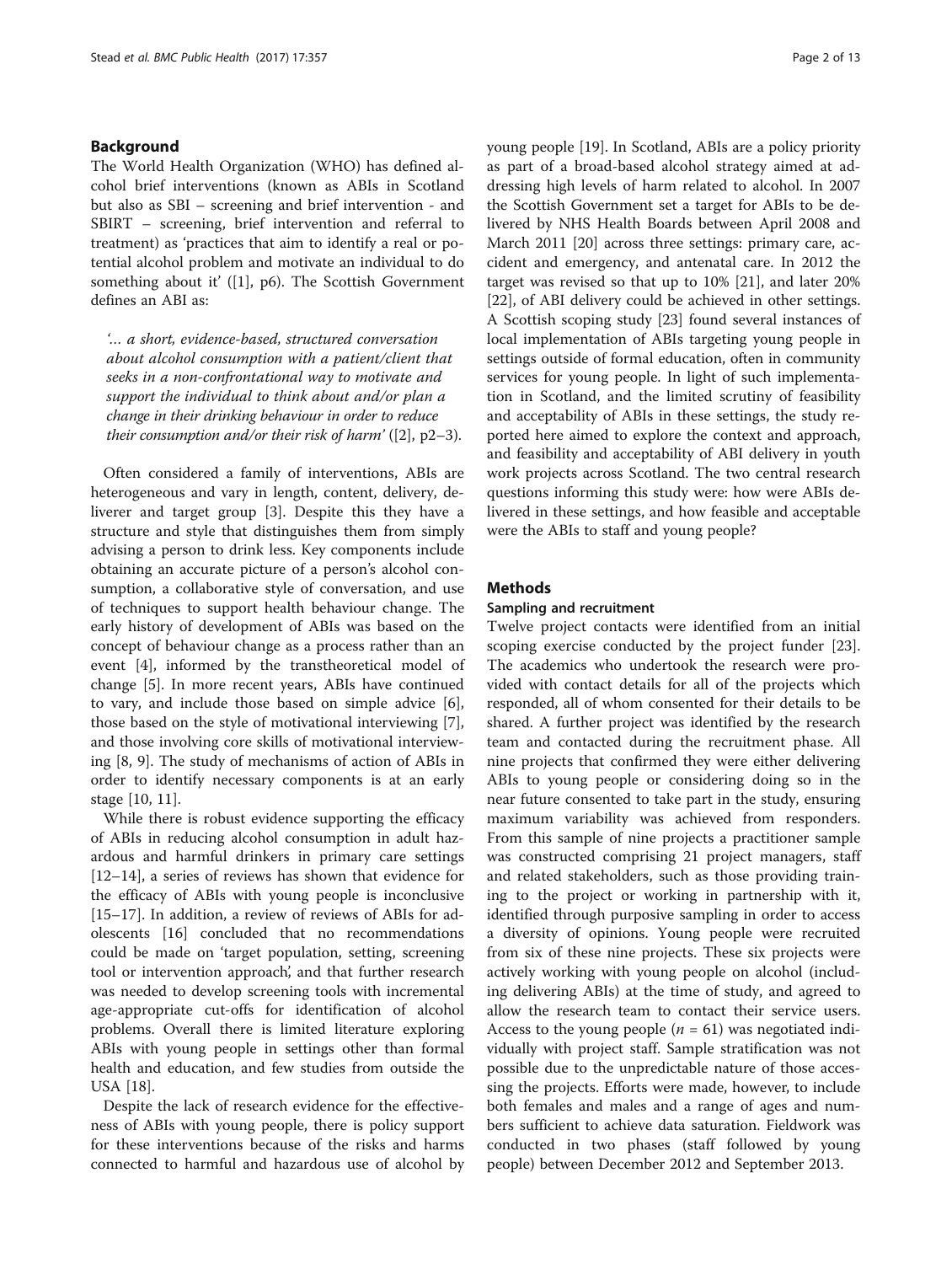## Data collection

Semi-structured in-depth interviews were conducted with practitioners ( $n = 21$ ) to explore in detail their experiences, reasoning behind adoption of ABIs, and practices. Interviews were considered the best method to carefully examine staff perceptions and the processes of ABI delivery within the projects. A mixture of face-to-face and telephone interviewing was used and interviews lasted between 24 and 100 min. Questions explored included: the project history/setting and host organisation; overall project target population/client group and size; staff training in relation to alcohol; goals of ABI delivery and intended outcomes; context and manner in which ABIs were being delivered; use and perceptions of screening tools; and perceptions of how young people responded to ABIs. Time was provided for participants to raise issues of importance to them. Relevant project documentation was also collected, including project screening instruments, activity monitoring forms, and internal reports offered by participants, supplemented by any publicly available information from the internet. Where possible, observational field notes were also collected. All staff participants were forwarded a copy of the project information sheet and consent form by email in advance of the interview in order to request informed consent. For face-to-face interviews, participants were asked to sign a copy of the consent form at interview, and for telephone interviews consent was indicated by email.

Young people ( $n = 61$ , 37 male and 24 female participants with an age range of 12–23 years) were interviewed in focus groups and paired interviews which created a convenient way to talk with the young people in a natural way that was considered to enhance validity and where some of the group dynamics at work in these settings could also be observed. Interviews lasted between 15 and 45 min (some constrained by cold outdoor conditions on the side of football pitches) and focus groups ranged between 15 and 90 min. Young people were given a gift voucher to acknowledge their participation. Questions explored young people's perceptions and experiences of the project, such as practical aspects and perceptions of staff approachability, trustworthiness, credibility and communication style; recall of having had a conversation about alcohol at the project and the nature of that conversation; participants' willingness to be asked questions about, and comfort with, talking about alcohol; perceptions of the relevance, usefulness and feasibility of the advice given and whether participants had acted on it or made any changes in response to the ABI. Interview topic guides were adapted to take into account young people's familiarity with and experience of ABIs. If they were not familiar with the concept, they were asked how they felt about having conversations with project workers about alcohol and their own drinking. Observational field notes were also collected. The interviews with young people were conducted by research team members with extensive experience of conducting research interviews with children and young people. One was a qualified social worker, and all had obtained relevant certification for working with young people. Training was provided on the specific subject of ABIs, and supervision was provided by senior members of the team, who also ensured that research interviews met the required standard. In most cases, two research team members were present at interviews which helped to ensure consistency and quality control.

Young people were informed about the research in various ways. Many were given information leaflets about the study by project staff and the research process explained to them in advance of the interviews. Others, such as those attending sports-based projects, were informed about the research on the evening that the interviews took place. All young people were given a study information sheet. Parental consent was not sought, as this was felt to be inappropriate given that young people were accessing projects relating to alcohol use and sexual health, about which their parents may not have been aware. Instead, project staff assessed the capability of each to make an informed decision about their participation in the research. At the beginning of the focus group or interview, the research was explained to young people in clear and jargon-free language. They were asked to complete a consent form which clearly stated that they understood the research, were given the opportunity to ask questions about it and were reassured that they were free to withdraw from participation at any stage of the interview.

Where permission was given, interviews and focus groups with staff and young people were recorded on digital audio file (one interview was recorded using hand-written notes due to battery failure), and transcribed verbatim by a professional transcriber. Twenty young people did not wish their interviews to be recorded and these were documented in detail using interview case notes. Participants' anonymity and confidentiality were ensured.

## Analysis

Interview data with practitioners and project observation notes were uploaded into the NVivo data analysis computer software programme. A thematic analysis drawing on the Framework [\[24](#page-11-0)] approach was used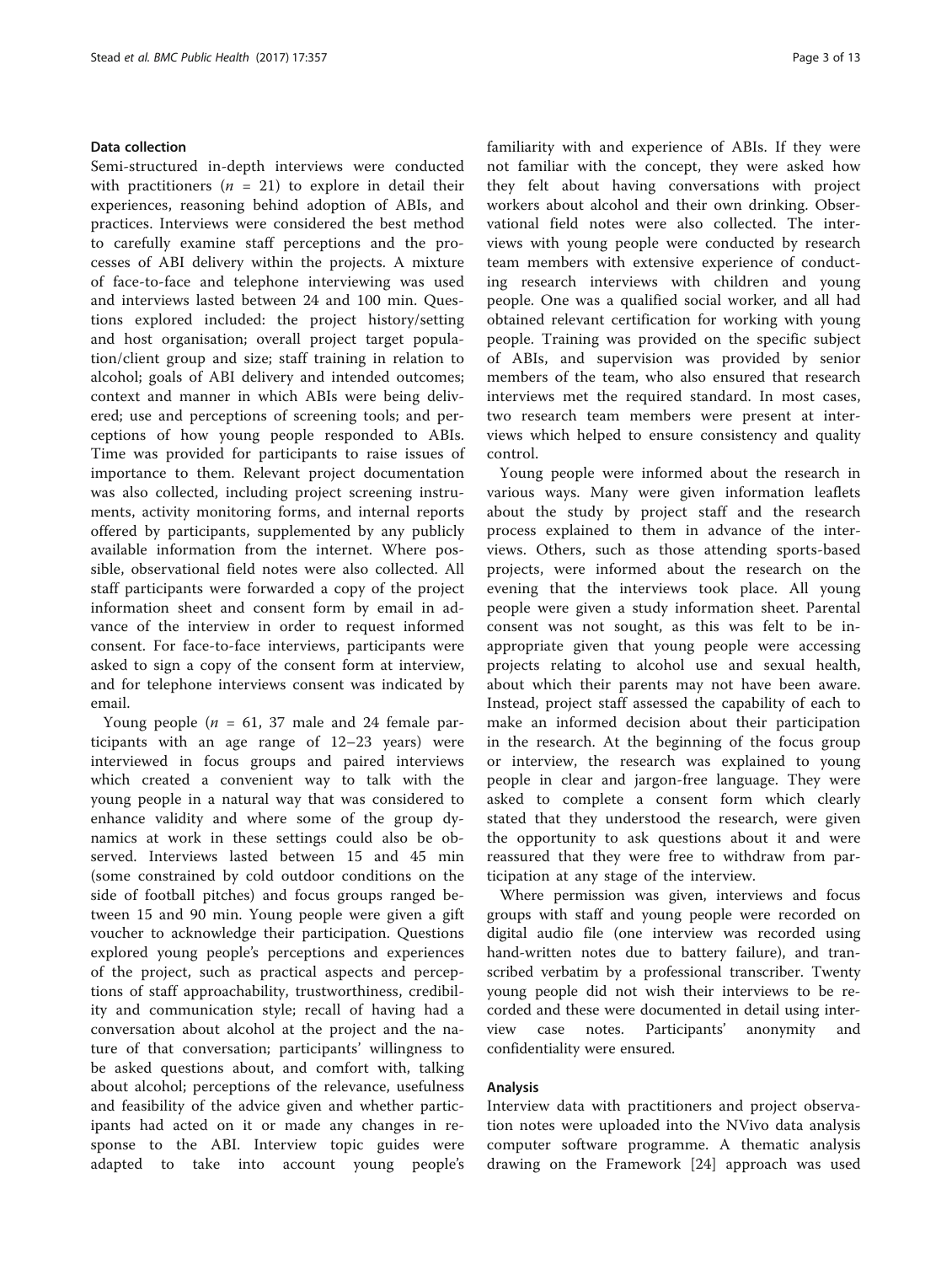for the coding, categorising, summarising and analysis of data. Data analysis was closely guided by the research questions and objectives but also allowed for open coding. Two researchers (AN and TP) coded the staff interviews and field visit data, with regular discussions taking place throughout regarding coding decisions and coding labels for themes where there was uncertainty. The documentary sources were used alongside primary data to construct anonymised project case summaries that were checked with project staff for accuracy. Members of the broader research team were involved in commenting on the emerging analysis and write-up of findings. For the young people interviews a thematic approach was also used where transcripts (or interview notes if permissions were not provided) and field notes were analysed independently by the two researchers involved in the young people's data collection (SW and CB). Again, analysis was guided by the research questions and study objectives, in addition to use of open coding to incorporate emerging themes. In reporting study findings anonymised quotes are used, and we note whether the interviewee had a front line or strategic view on delivery and whether the interview was individual or paired. For the individual interviews with young people, gender and age are provided.

#### Ethical issues

Ethical approval for the study was provided by the University of Stirling Management School Research Ethics Committee. Consultation with local NHS Research Ethics Services indicated the study did not require NHS ethical approval. None of the researchers held other roles within the projects.

## Results

In this section we provide an overview of the aims and approaches to ABI delivery across all of the projects, the factors affecting feasibility of the projects and the acceptability of ABIs for both staff and young people.

#### Project aims and approaches

The nine included projects were heterogeneous in terms of settings, target groups, staffing and intervention approach, as shown in Table [1](#page-4-0), in which pseudonyms have been used to protect the confidentiality of the projects. Data collection allowed a 'snapshot' of projects that were in different stages of development.

As shown in Table [1,](#page-4-0) the projects operated in a range of community settings including community centres which young people visited for advice and support, mobile drop-in vans which visited communities, the side of sports pitches, and street outreach. In addition, some projects worked primarily through one approach, such as provision of diversionary activities, while others used a variety of linked approaches. Some projects used relatively structured approaches such as sexual health appointments, where ABIs could be delivered in similar ways. Others worked in a much less formal way, for example with conversations about alcohol taking place opportunistically at the side of a football pitch. One project (Hawthorn) was very early in the process of considering adoption of ABIs, so limited information was available at the time of data collection.

Various drivers of alcohol work were identified, including as an early intervention health promotion strategy that would benefit young people later in life, particularly against a backdrop of Scotland's culture of normalised alcohol use. Other drivers were to address the negative impact of alcohol on young people's lives (including injury, the consequences of unprotected sex, domestic violence, and anti-social behaviour); to engage with vulnerable young people around crime and anti-social behaviour issues; and to provide alternative activities to drinking alcohol, such as sport. These drivers were responsible for the very different approaches that developed within each of the projects.

ABIs, as adapted by the projects, were generally seen as one component of the work that staff needed in order to address alcohol issues in their service or setting, rather than the only approach. ABIs were described as a *way of working* with young people, rather than as a one-off discrete intervention, and as part of a process taking place over several sessions to engage, build up trust and encourage young people to a stage of readiness for more extended work such as motivational interviewing.

## Factors affecting the feasibility of ABIs in youth work settings

Practitioners identified organisational funding arrangements and financial stability as important factors in terms of the longer-term feasibility of delivery of ABIs in youth work settings. The projects varied widely in terms of their financial security, with some having been in operation for 30 years or so and others operating on a more precarious basis. One project came to an end during the study because of a lack of future funding and another reported 12 different funding sources. For some there were no additional funds for ABI work. Funding issues affected ABI delivery in several ways: limited resources and insecure funding affected the priority given to ABI work, particularly if ABIs were seen as an 'add-on' to core activity; training for ABI delivery was not necessarily seen as a worthwhile investment where project continuation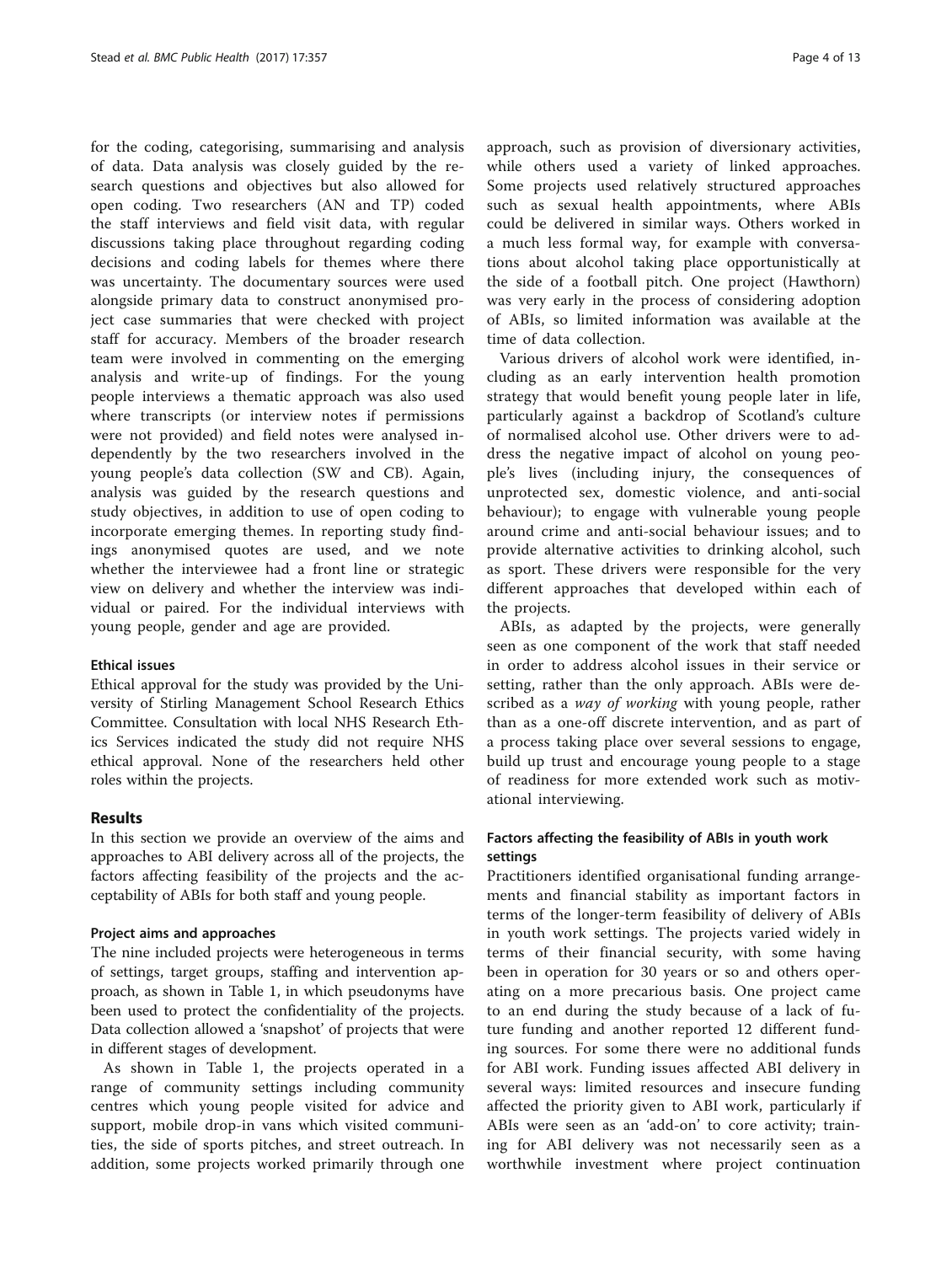<span id="page-4-0"></span>

|                 | Table 1 Project approaches to ABI delivery                      |                     |                                                                                                                                                                                                                |                     |                                                                                                                                                                                                                                                         |                                                                                                                                                                                                                                                             |                                                                    |
|-----------------|-----------------------------------------------------------------|---------------------|----------------------------------------------------------------------------------------------------------------------------------------------------------------------------------------------------------------|---------------------|---------------------------------------------------------------------------------------------------------------------------------------------------------------------------------------------------------------------------------------------------------|-------------------------------------------------------------------------------------------------------------------------------------------------------------------------------------------------------------------------------------------------------------|--------------------------------------------------------------------|
| Project<br>name | Type of setting(s)                                              | Target group<br>age | Activities                                                                                                                                                                                                     | Time                | Agencies                                                                                                                                                                                                                                                | ABI service                                                                                                                                                                                                                                                 | Screening tool                                                     |
| Aspen           | Community diversionary<br>(sport)                               | $15-17$ years       | Football coaching                                                                                                                                                                                              | evenings<br>Friday  | youth provider (football coaching),<br>NHS health improvement team,<br>voluntary sector alcohol<br>organisation, police                                                                                                                                 | feedback with registration<br>Football coaches offer<br>screening and basic                                                                                                                                                                                 | CRAFFT                                                             |
| Bracken         | Mobile outreach                                                 | 14-16 years         | Team of 4 (youth worker, nurse, police<br>people, usually following intelligence<br>officer, detached youth worker) on<br>customised bus driven to young<br>referrals<br>and                                   | evenings<br>Friday  | misuse and information service<br>for young people, NHS health<br>detached youth team, police<br>Voluntary sector substances<br>learning and development<br>improvement, community                                                                      | take place outside the bus.<br>Individual or paired. Less<br>structured conversations<br>offered by youth worker<br>Follow-up at school by<br>or nurse on board bus.<br>Includes card game to<br>Screening and ABIs<br>structure thinking.<br>youth worker. | CRAFFT                                                             |
| Elder           | Community diversionary<br>(sport)                               | $10-18$ years       | Indoor and outdoor sports coaching                                                                                                                                                                             | evenings<br>Weekday | Local authority leisure services<br>(sports development), NHS<br>(training and support)                                                                                                                                                                 | Opportunistic conversations<br>about alcohol with coaches<br>at side of pitch                                                                                                                                                                               | Not used                                                           |
| 迮               | (centre based; outreach;<br>streetwork; diversionary)<br>Hybrid | $12-21$ years       | counselling, schools, youth clubs and<br>Open access drop-in, group activities,<br>facilities, streetwork, sport, outdoor<br>appointment-based support and<br>activities, wildemess residential<br>experiences | Flexible            | well-being centre and service<br>for young people, streetwork<br>team, community youth<br>Confidential health and<br>organisations                                                                                                                      | Individuals or small groups.<br>ABIs offered as appropriate<br>by Fir staff (youth workers).                                                                                                                                                                | CRAFFT                                                             |
| Hawthorn        | Pilot project - training<br>delivered                           | Not clear           | Training targeted at organisations<br>working with young people who<br>don't access traditional services                                                                                                       | Not known           | organisation. Implementation by<br>voluntary sector youth workers,<br>NHS health improvement and<br>football coaches, council and<br>Training by Alcohol & Drugs<br>psychological therapies staff.<br>Partnership and national<br>workforce development | Not known                                                                                                                                                                                                                                                   | CRAFFT                                                             |
| Juniper         | Police-referred                                                 | $12-18$ years       | Young people identified through<br>routine police work                                                                                                                                                         | Negotiated          | organisation, police, Alcohol &<br>Drugs Partnership (funder)<br>Third sector children's                                                                                                                                                                | young person at home/place<br>of choice for ABI. Telephone<br>follow-up after 3 months.<br>Project arranged to see                                                                                                                                          | Customised                                                         |
| Myrtle          | (centre-based; outreach;<br>streetwork; diversionary)<br>Hybrid | $11-17$ years       | Mentoring, intensive support, drug<br>and alcohol outreach, streetwork,<br>mobile street football                                                                                                              | Flexible            | and development, street pastors<br>education, community learning<br>Partnership, police, social work,<br>Voluntary sector social services<br>organisation, Alcohol & Drugs                                                                              | to the service and structure<br>to introduce young people<br>Offered by Myrtle staff as a<br>normalised part of practice<br>decision-making                                                                                                                 | policy guidance<br>Approach taken<br>from national<br>document [2] |
| Pine            | Drop-in centre                                                  | 13-18 years         | relationship concerns, substance use)<br>housing, support, employment or<br>Drop in centre (sexual health,                                                                                                     | 6 days a<br>week    | Confidential health, information<br>and peer-led service for young<br>people, NHS, local authority                                                                                                                                                      | by staff (sexual health nurses,<br>development worker, health<br>ABIs offered as appropriate<br>community learning and<br>promotion workers)                                                                                                                | CRAFFT                                                             |
| Rowan           | Police-referred                                                 | $12-17$ years       | Young people identified through<br>police station. Parents are called<br>in if <16.<br>intelligence-led targeted police<br>campaigns and brought to the                                                        | Friday evenings     | youth project, voluntary<br>sector drug and alcohol<br>Police, voluntary sector<br>service                                                                                                                                                              | offered by voluntary sector<br>organisation the following<br>Young people introduced<br>to the team, then ABI<br>week                                                                                                                                       | FAST                                                               |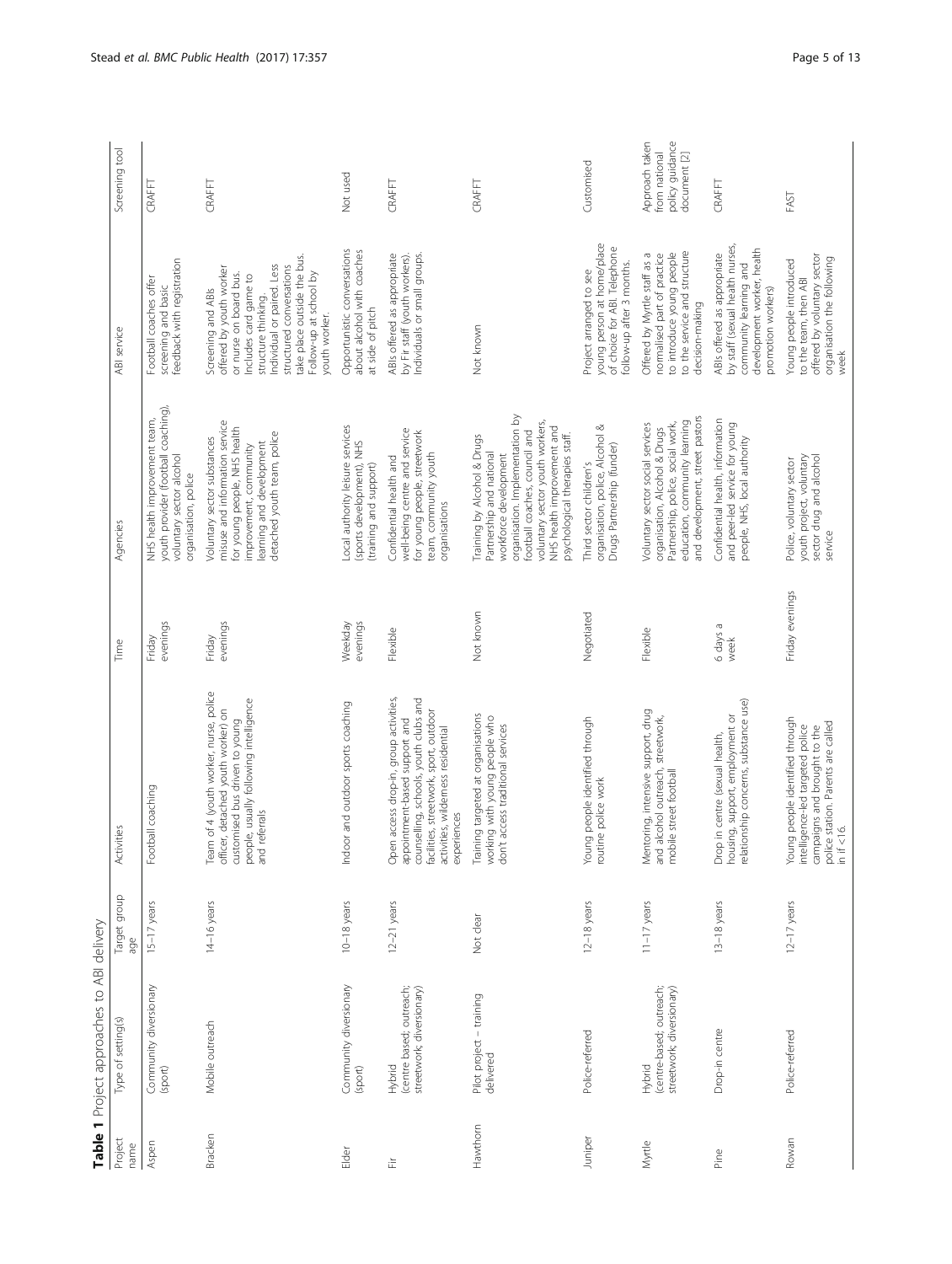was uncertain; and longer term follow-up of those who receive ABIs was less viable if a project was dependent on short-term funding contracts. On the other hand, where ABI work was used in some cases to support a case for additional funding, this could be a driver of ABI activity:

'The term ABI is really useful for us because we can package that when we are speaking about alcohol into something that other people understand, funders understand, so in some ways it's giving us credit for the work that is going on but in other ways funders really like that because they can understand it a bit more and so they push for it' (Practitioner, Individual interview).

Practitioners reported varying levels of confidence, training and experience in delivering ABIs. Many of the teams were multi-agency and multi-disciplinary, and this diversity was felt to be important for ABI delivery, particularly where teams included health professionals with expertise on alcohol and its relationship to other health issues, and knowledge of specialist services.

Practitioners commented that the location, timing and targeting of ABI delivery, along with other services relating to alcohol, needed to acknowledge and adapt to changing patterns of local drinking where necessary, and to adopt a tailored approach to different sub-populations where appropriate. Where projects were engaged in outreach, a key challenge was knowing where young people were going to be involved in street drinking and therefore where to take the outreach vehicle or activity. A number of participants stated that street drinking levels seemed to be decreasing during the time of the study, with some interviewees suggesting that parents were supplying alcohol at home as it became harder for young people to buy alcohol in commercial outlets due to, for example, community off-sales campaigns. This change in local patterns of drinking was clearly impacting on projects set up to address street drinking by young people:

'We make assumptions that because young people have this pattern just now that in six months or a year's time that that will still be their pattern and that's not always the case. It may well have been a perceived success in that they moved the young people off the streets so that they weren't getting the calls about the young people. But everybody including the police are well aware that these young people haven't stopped drinking. And in many ways when they are drinking inside and they are not visible they may be more vulnerable and more at risk' (Practitioner, Individual interview).

The quote here indicates the changing nature of vulnerability based on the patterns of young people's drinking behaviour. The implication for feasibility is that projects realised they would only be successful in working proactively with young people and addressing such vulnerability, including through the use of ABIs, if they were extremely flexible, 'nimble', and responsive, able to change their style, and even place, of working in response to shifts in young people's behaviour in their area.

## Acceptability of ABIs to staff and young people in youth work settings

Project staff highlighted particular *dimensions of engage*ment as essential when delivering ABIs to young people and these had clear implications for the acceptability of ABIs in such settings. Two intrinsically-related dimensions were the importance of being flexible, responsive and opportunistic, and creating trusting, respectful and non-judgemental relationships. These two themes are now described in turn.

## Being flexible, responsive and opportunistic

Where a project's delivery approach included streetwork models such as mobile vans visiting communities that young people viewed as their 'territory', practitioners made great efforts to find out where young people were meeting, rather than expecting young people to come to them. This necessitated keeping abreast of changes in local drinking patterns and drinking locations in order to be able to find young people with whom to work. ABI delivery then tended to be opportunistic, with conversations about alcohol often initiated by young people themselves.

Even in non-mobile youth settings, flexibility was a key feature of the delivery approach and practitioners had to be ready to offer an ABI if and when an appropriate situation arose:

'I wouldn't do it (an ABI) formally every single time with every young person. It would depend on what they have disclosed through the consultation. You know, things like if someone has come in for emergency contraception, when did it happen, or if they came in for a pregnancy test, when did it happen? "OK, so why did you not use a condom that night?" "I was drunk". Alright, so that is an 'in' for me, how drunk were they? Were they able to give consent? Who bought the alcohol? There is a whole load of discussions around that kind of thing, about the risk taking behaviour and that's the one that I might go on and use the CRAFFT tool for' (Practitioner, Individual interview).

A number of comments were made about the importance of employing open-ended questions and a friendly, conversational and informal style, to help a young person explore their alcohol use and come up with their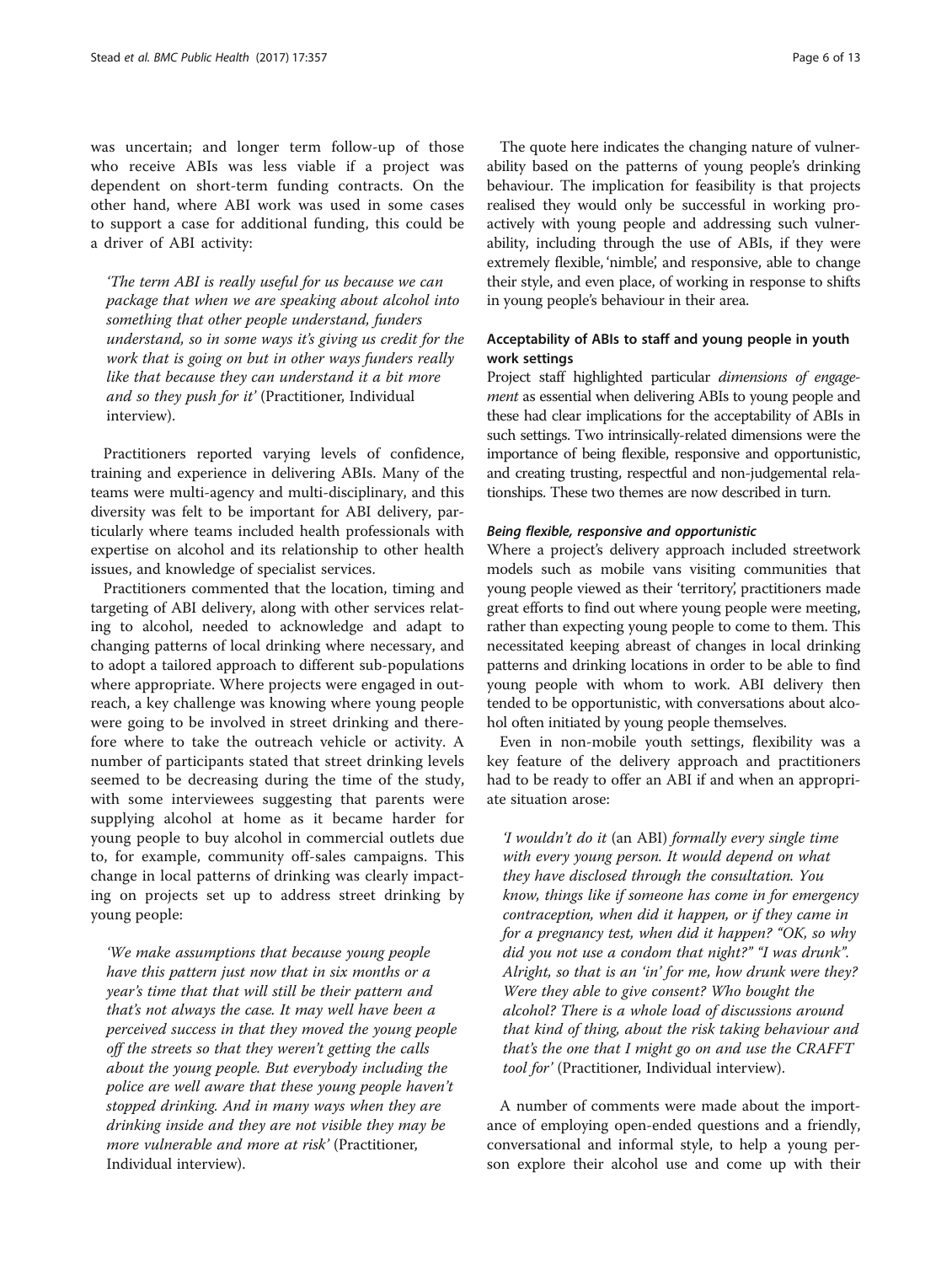own solutions. Furthermore, staff viewed ABIs as opportunities to use 'regretted behaviour', rather than traditional health messages, as a lever for change:

'If you are working with a 16 year old, well they are invincible. They are unlikely to be experiencing any health-related issues there and then and you can say " well you can be storing up some health problems for when you are 35 or 40", [but] that's a lifetime away for them. So what we have tended to focus on is what we refer to as regretted behaviour. And that feels as though it's much more powerful to young people' (Practitioner, Individual interview).

Use of ABIs was often driven by an ethos of harm reduction: staff accepted that young people would engage in risk-taking behaviours, so aimed to help them minimise risk, rather than eliminate it, through exploring strategies such as drinking water, eating, getting home safely and looking after friends. In some cases, where police or criminal justice staff were involved, these behaviour changes were not always viewed primarily in terms of improving health but rather as a means to minimise social disorder. Participants believed that this, in turn, could have an impact on how the success of an ABI delivery initiative was perceived (e.g. in terms of fewer reports of young people creating disorder on the street, rather than reductions in drinking per se). In other words, broader behaviour change was viewed as relevant to these initiatives as well as reduction of alcohol consumption and harms. In this respect, a number of staff believed that their delivery of ABIs was having a positive impact:

'We've also had a lot of young people when we've done the follow-ups that have said that the ABI was enough to make them think about their alcohol. So if I hadn't had that conversation that night… they've not needed any more support after the ABI. It's not just about their alcohol intake, it's about their safety and changes in their behaviour' (Practitioner, Individual interview).

Practitioners emphasised that it often took a long time to build up confidence with young people, especially in streetwork. They believed young people lacked trust in professionals who went through 'tick-box' lists or had short, fixed-time appointments, so attempted to give control back by keeping the young person informed about the necessary processes:

'All the paperwork I use I explain to the young people what the paperwork is and why I am using it. That's just my personal preference because I think that sometimes professionals sit there and fill out things

and type things out on computers and people sit and go" what are they saying about me?". Especially young people " am I being judged? What's my name going down on?". So if you explain to them what it is, then that gives them that element of control back' (Practitioner, Individual interview).

These issues concerning the use of paperwork with young people had implications for ABIs where assessment tools were usually considered intrinsic to the consultation. In some of the projects we investigated, screening was not part of routine practice because it was considered to be off-putting to young people. Practitioners spoke about focusing on the advisory and educational aspect of the ABI, rather than on formal screening, which sometimes appeared to be overlooked or to go unrecorded. Other projects did report using screening tools, such as when registering for an activity, and had found ways to make such tools acceptable to young people. However, some project workers felt there was a lack of suitable alcohol screening tools for use with young people, and had adapted tools to provide a better 'fit' for their projects. Examples of adaptations made by the Fir project included modifying the language (for example, not referring to units when discussing how much alcohol the person consumed), and focusing on regretted behaviour and harm reduction rather than discussing long-term health consequences. If screening took place, the CRAFFT tool was used, modified in a credit card-sized version and asking only about alcohol. Population screening of all consenting clients over a month had been carried out twice, 6 months apart, with ABIs offered following a positive screen. Generally CRAFFT was popular with projects that had adopted a screening tool.

Overall, the structured framework of an ABI was generally viewed as having benefits for the youth workers because it created space to involve the young people in the process, helping to structure and organise their thinking about their drinking behaviour. At the same time, the ability to adapt the ABI, and make it less formal, was also important, particularly in terms of preserving the important practitioner-service-user relationship. Given that there was a perception among some project staff that an inflexible model of ABI delivery designed for adult and health care settings was sometimes being inappropriately expected of youth services, allowing staff teams to adapt the ABI process was key in them accepting this new way of working and making it their own.

## Creating trusting, respectful and non-judgemental relationships

The principles of youth work, described by staff as starting with the young person's view of the world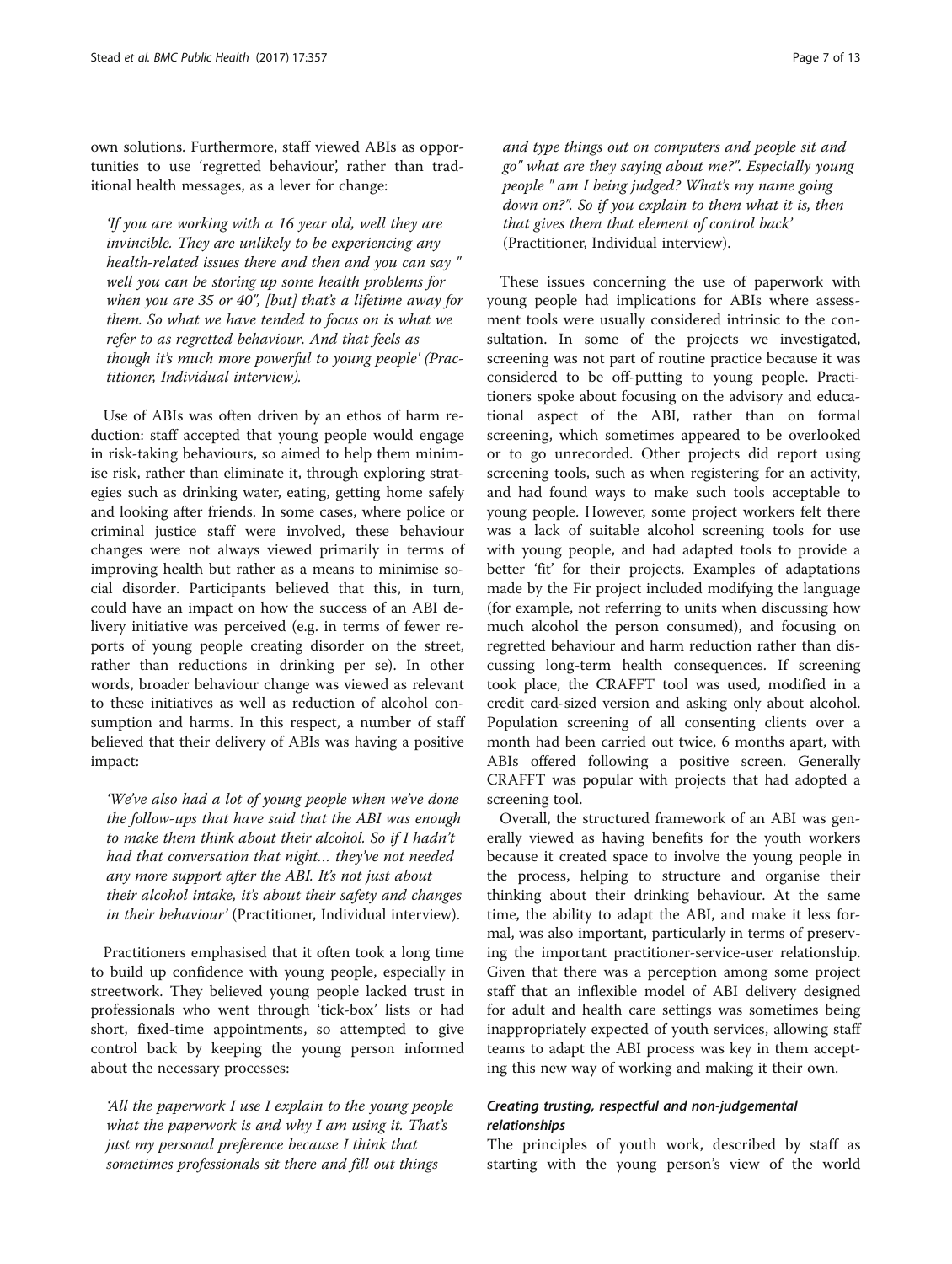and seeking to develop skills and attitudes rather than remedy problem behaviours, informed all decisions and activity in these settings, including delivery of ABIs. Non-judgmental engagement on young people's terms was viewed as absolutely key. The work with young people placed a strong emphasis on the relationship between the worker and the young person. This included developing the trust on which a relationship can be built, maintaining it, and avoiding or limiting actions or events that might jeopardise the relationship. It was important for staff to work intuitively to build up rapport and make the contact fun and relaxed for the young person, as this worker describes:

'Normally it would be somebody that you've seen a couple of times, you wait until they come to the point where they are quite open and chatty about their life [or] at least receptive to talking about themselves and talking about their own experience and then we bring it up. So either you know an experience has happened that they want to talk about or reflect on, or you know they are just talking about generally using alcohol quite a bit and so OK, let's work out how much you are drinking' (Practitioner, Individual interview).

Some practitioners expressed concern that ABI work might bring an unwanted power inequality to this relationship, fearing that ABIs, if not adapted to some degree, were too 'clinical'.

'We are in the youth work game. We've got… we build up rapport, relationships. They know that we care and if they know that we care then they are willing to come with us. But we are going to have to look at the balance between, is the ABI something that is quite clinically done, or is there the opportunity to bend it a little to make it fit with youth work methodologies and models?' (Practitioner, Individual interview).

Not all the young people interviewed had experienced an ABI per se, although they recalled conversations about alcohol, and some were unsure whether they had had an ABI or not.

Young people's response to the idea of having conversations about alcohol with project staff was strongly bound up with their wider feelings about the projects and workers. The young people interviewed were mostly very positive about the projects themselves, perceiving them as welcoming and safe places, within broader environments that were not generally perceived as so supportive. This attitude towards youth projects contrasted with some participants'

perceptions of other agencies including health care services, which they tended to avoid, and school authorities, which could not ensure confidentiality. Several young women who attended a health project explained their reluctance to spend time outside, including in parks, as a consequence of constant police attention. One described the local area as 'a ghetto'; her friend further explained that attending the project 'gets you off the streets and out of trouble' (Young woman, aged 14).

Young people's views of youth work staff were generally very positive, pointing to high levels of trust. As one young man (aged 18) explained:

'Youth workers are more like your pals - they have a laugh with you. You can tell them what you were doing at the weekend and they don't shout at you, they find other ways to speak to you'.

Overall, young people felt valued by staff in a way that reflected more respectful relationships than those experienced with other adults they encountered. In this context, staff members were valued as credible and confidential/trustworthy sources of advice and support:

'It's good because you've got someone to speak to other than your pals. I can tell 'P' about anything and it won't go any further. She'll give you sensible advice rather than you getting advice off your pals - friends'll say just drink and P'll say you've got to think about it' (Young woman, aged 16).

'They [the youth workers] have the right approach they don't threaten you with the police or give you a lecture or use scare tactics. They give you advice' (Young man, aged 17).

As such, the young people interviewed were largely amenable to conversations about alcohol, or to the concept of conversations about alcohol, and felt that these fitted with the perceived concern that youth workers had for their wellbeing. It is worth noting that, although some practitioners expressed concerns about potentially jeopardising relationships with young people by introducing the topic of alcohol, these did not appear to be borne out by the interviews with young people themselves, who seemed largely open to the concept of talking about their alcohol use with staff, providing they knew and trusted those staff. At the same time, they disliked formfilling and the sudden introduction of activities which felt formal and official, and appreciated efforts to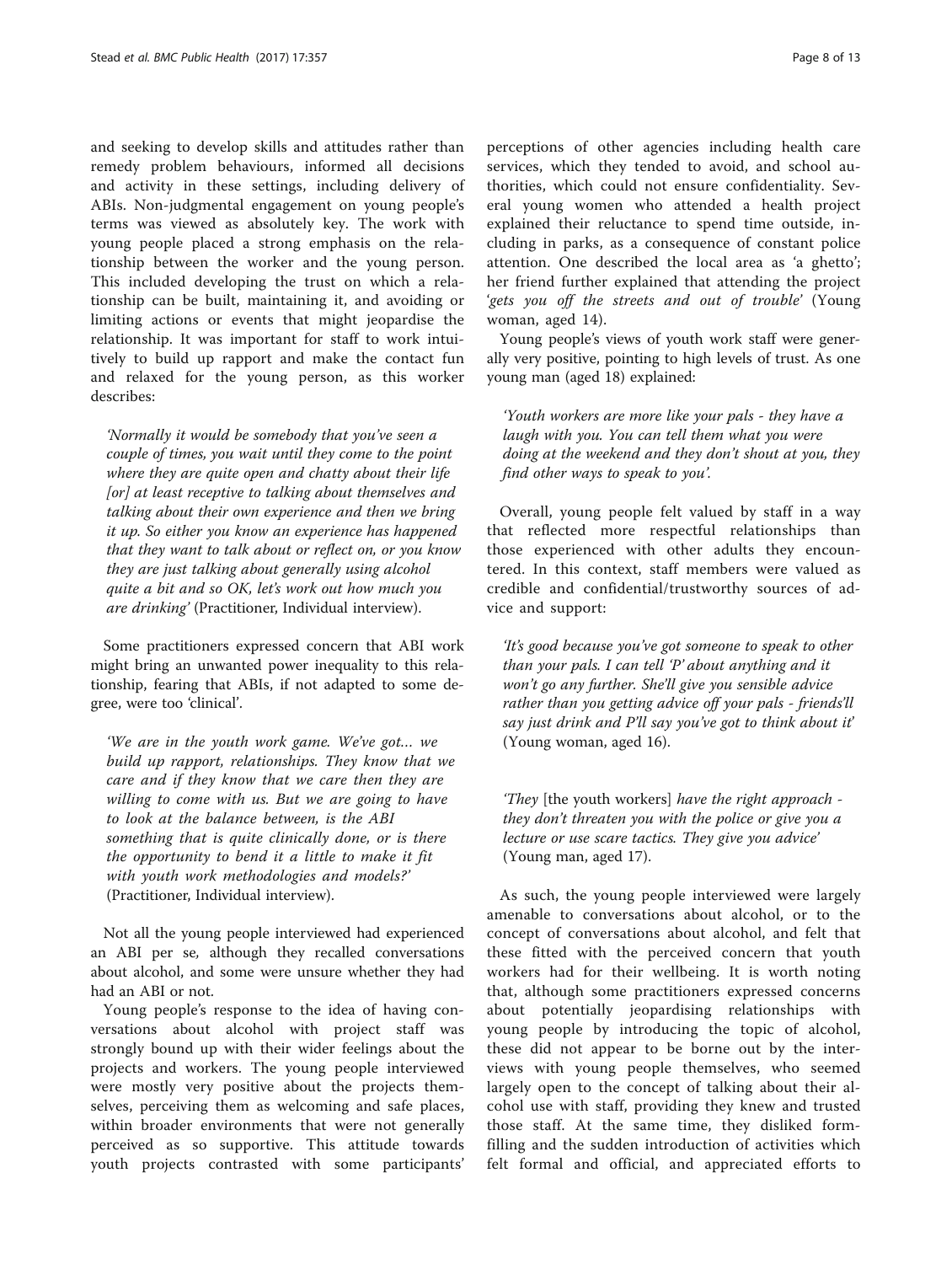make conversations about alcohol more engaging and less formal:

'I think they approach it in the best way because it's informal and they do it with activities and games and talking' (Young woman, aged 15).

'Activities are good - they help more than boring facts' (Young man, aged 17).

Some who had experienced ABIs, or similar conversations, welcomed the one-to-one format. They felt that it enabled them to gain a more accurate sense of how much they were drinking at different times, and to be more honest about their alcohol use:

'There was a sort of screening and they brought it up, but not too 'in your face', not in that sort of way. Think it was an ABI – it lasted 10-20 minutes and then it was a group discussion after. The ABI bit was important to do on your own as it's confidential and you might not be so honest in a group' (Young man, aged 17).

In summary, ABIs were seen as offering a useful approach to talking about alcohol, by both practitioners and young people. Such conversations were deemed important to have in youth work settings because of alcohol's role in many of the health and social issues affecting young people.

## **Discussion**

The study findings suggest that ABIs are both feasible and acceptable in community youth work settings. Practitioners perceived that there was value and benefit in speaking with young people about alcohol in ways that fitted with the broad definition of ABIs. However, importantly, ABIs were perceived less as a discrete intervention and more as a way of working with young people and part of the process of developing young people's readiness to engage in more extensive work around alcohol. Young people were generally positive about the idea of having conversations with project staff about alcohol, providing that they knew and trusted the staff involved, though they did not always recognise such conversations as 'ABIs'. Several of the young people interviewed reported avoiding health services where possible, and being mistrustful of other agencies, making ABI delivery in youth work settings an important mechanism to reach such individuals.

Our findings have outlined how the delivery of ABIs to young people differed in several key ways from typical conceptualisations of ABIs in mainstream health settings, such as primary care, particularly in their more opportunistic nature and more relaxed approach to use

of structured tools and form-filling. These differences arise from the wider context in which ABI work is situated in the youth work setting, in the ethos and values of work in this setting, and in the perceived needs of young people receiving ABIs compared with adults. A particularly important point to emphasise is that there was no single homogenous 'youth setting', but rather a wide heterogeneity of settings, some of which shared common features while others were very different. Organisational funding arrangements and financial stability in particular were important factors in terms of the longer-term feasibility of delivery of ABIs in youth work settings.

One key difference between the health services in which ABIs are generally delivered with adults and some of the settings where ABIs were delivered in this study related to the nature of clients' attendance at services. Unlike in primary health care, the young people in our study often attended projects on a 'one off' or drop-in basis. The often unscheduled and unpredictable nature of such attendance raised particular challenges for structured follow-up, something that is viewed as good practice in ABI delivery as well as in tracking the effectiveness of an intervention in terms of outcomes. While these challenges can also be present in health settings, such as accident and emergency departments [\[20](#page-11-0)], they are arguably more difficult to overcome in youth settings than in typical adult health services.

The study has raised questions regarding what an ABI means when delivered in such flexible and diverse ways as found in this study. Heterogeneity seems a particular feature of ABI delivery in youth settings but is not unique to them. As noted earlier, the wider research literature indicates that ABIs are heterogeneous and vary in ways that are not always clearly described [[3\]](#page-11-0). Studies have noted a range of challenges relating to, for example, the consistency of the ABI process [\[25](#page-11-0)]; the ability of practitioners to control the intervention [\[26](#page-11-0), [27](#page-11-0)]; privacy concerns [[26, 28](#page-11-0), [29\]](#page-11-0); the need for flexibility on the part of the worker delivering the ABI [[30](#page-11-0), [31](#page-11-0)]; and potential difficulty in formalising and recording the intervention [[27, 30, 32](#page-11-0)]. The need for further study and understanding of the content of ABIs has also been noted [[11\]](#page-11-0), as well as the need to be clearer about core and adaptable components in this kind of intervention [[10,](#page-11-0) [33](#page-12-0)]. Avoiding overly rigid conceptualisations of ABIs has been found to be important in other settings outside of traditional primary care [[30, 32](#page-11-0)]. Practitioners clearly see the need for different varieties of intervention that can meet young people's needs, but so far there has been limited progress on how ABIs should be designed for settings such as these where alcohol problems frequently present [\[32,](#page-11-0) [34](#page-12-0), [35\]](#page-12-0).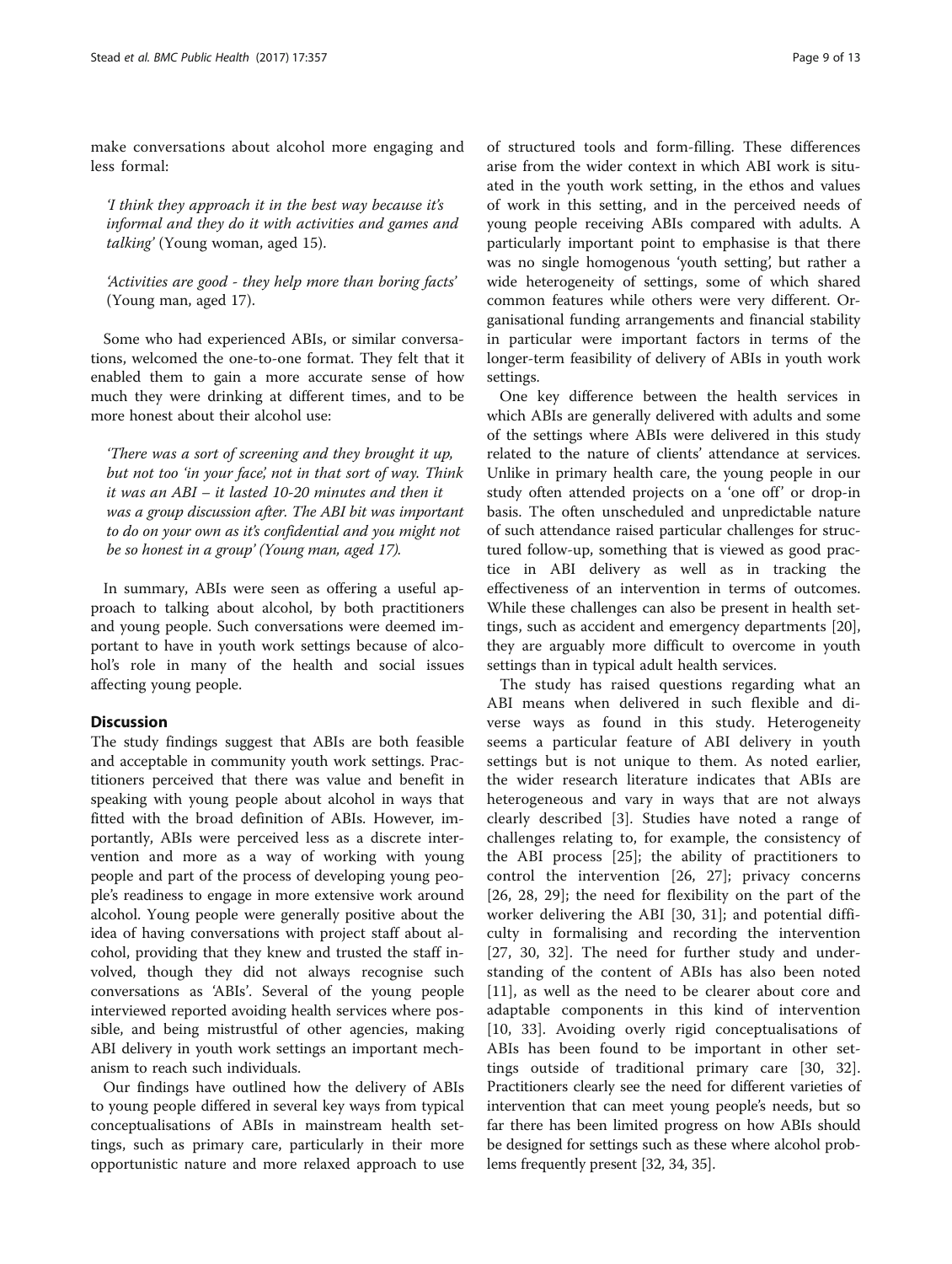In this study ABI delivery tended to be opportunistic, with conversations about alcohol initiated more frequently by the young people themselves than would be the case in mainstream health services. In some other settings, guidance is available to staff on when to raise alcohol in a way that relates it to a client's presenting issue (e.g. the 10 presenting signs of the Paddington Alcohol Test designed for A&E settings [\[36](#page-12-0)]). These settings are also expected to screen and/or deliver ABIs opportunistically based on each individual presentation. It is therefore conceivable that similar guidance on presenting issues could be developed specific to different youth projects or services, and drawing on youth work experience.

The acceptability of ABIs to workers in youth work settings was strongly influenced by their perceptions of the value and benefits of ABIs, and the extent to which these interventions were perceived to fit coherently with the aims and ethos of the projects' wider context of work with young people. ABIs were feasible and acceptable to youth workers where they could be incorporated into practice in ways that did not threaten working relationships with young people. This concern for preserving the client relationship when delivering ABIs is not unique to youth work. Studies have found that both antenatal settings [[37](#page-12-0)] and primary health care settings [[38, 39](#page-12-0)] place importance on nurturing and maintaining the relationship with clients in ABI delivery. It is therefore likely that judgements about how ABIs might affect practitioner-service user relationships will be a primary concern shaping whether and how ABIs are used across a range of settings. One of the implications of our study is that those designing ABIs and ABI training need to design ABIs in ways that understand the importance of this relationship. Standardised and inflexible approaches to ABI delivery would not be seen as appropriate or adopted uncritically in settings such as the ones we studied. Rather, our findings have shown that ABIs will be more likely both to be valued as an *approach* (rather than an intervention), and to be *adopted*, if there is flexibility created for their implementation. In other words, they will be more accessible to these types of settings if they are viewed as part of a repertoire of approaches that workers can draw on, as and when needed and circumstances allow. Indeed, the ability to 'dip in and out' of different approaches to communicating with clients is an important skill for proficient use of a motivational style of working with clients [[8\]](#page-11-0) and inherent in ABIs as defined in Scotland [\[7](#page-11-0)].

Interestingly, although practitioners were concerned about potentially jeopardising relationships with young people by talking about alcohol, young people themselves appeared fairly comfortable with such conversations. A similar apparent mismatch in perceptions has been found in primary care, whereby practitioner concerns about alcohol discussions causing offence to patients are not always shared by patients themselves [\[40](#page-12-0)–[43](#page-12-0)]. It should be emphasised, however, that in this study young people's apparent comfort with the concept of alcohol discussions reflected the very positive relationships which they reported having with the project workers, and the time and effort put in by these workers to build trust. In other words, it should not be assumed that young people would be equally accepting of ABIs delivered in other more formal contexts or by other workers where these positive foundations were not in place.

There was a perception among some project staff that an inflexible model of ABI delivery designed for primary health care settings was sometimes being inappropriately expected of youth services. Similar criticisms were made of the Scottish ABI programme in a previous study in A&E and antenatal settings in Scotland [[30\]](#page-11-0). Difficulties with recording screening and brief intervention delivery were also documented in that and other studies in A&E [[27\]](#page-11-0) and other healthcare settings [\[44](#page-12-0)]. The problem of accurately recording screening and brief interventions also figured as a key finding in the national evaluation of ABI implementation across all three settings of primary care, A&E and antenatal settings [[20](#page-11-0)]. In our study a clear need was identified for screening or assessment methods and resources that would be suitable for ABIs with young people, and the lack of such resources reflects the still developing nature of ABI work in youth work and other settings. This is an area where future research and development should be directed.

#### Research and policy implications

Whilst ABIs appear to be feasible and acceptable in this setting, it is unlikely that all forms of ABI currently being delivered are equally effective. It is not impossible that some may be counter-productive [\[45](#page-12-0)]. Further research is therefore critical prior to largescale implementation initiatives [[46\]](#page-12-0). Such studies will face several challenges, given the ways in which ABI intervention components were negotiated in practice by the projects including appropriate intervention design, fidelity to the intervention under study, and minimising research participation effects [[47\]](#page-12-0). Traditional randomised controlled trial designs "may not be best suited for evaluating complex interventions in dynamic environments" [\[48\]](#page-12-0) like this and researchers may wish to consider alternative trial structures such as Solomon four-group designs to address screening and other research participation effects [\[49](#page-12-0), [50\]](#page-12-0). These have ethical implications that require further debate [[51\]](#page-12-0). Other non-randomised designs such as 'stepped wedge' may also be valuable [[52\]](#page-12-0). In the meantime, practitioners in this field need clear guidance and policy on how best to discuss alcohol with young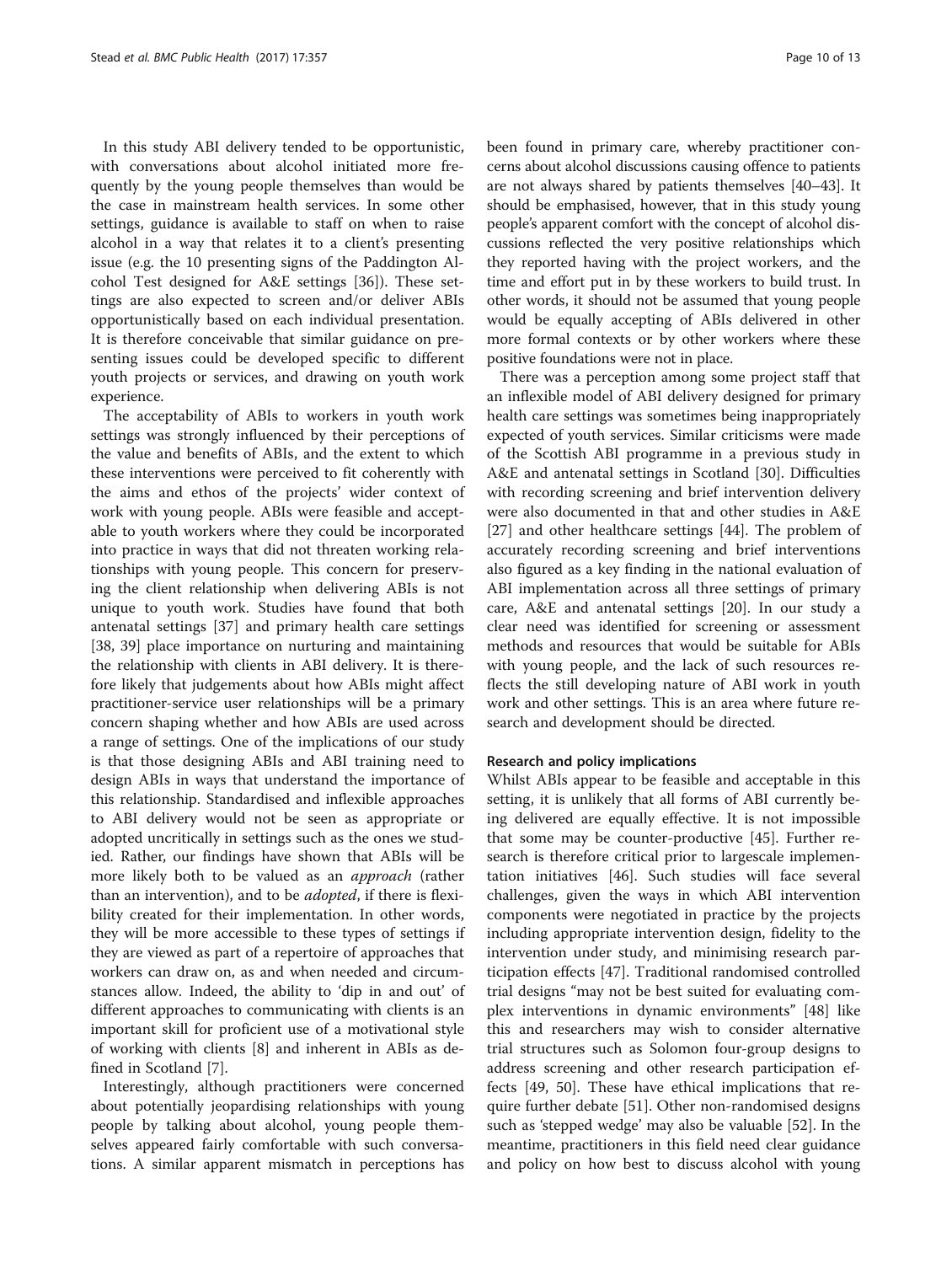people based on current evidence, notwithstanding the strong evidence base favouring legislative rather than individual interventions [[53\]](#page-12-0).

#### Strengths and limitations of the study

The ABI activity explored was not set up for the purposes of this study but had evolved naturally in various settings in Scotland, in part driven by the growing profile of ABI delivery in adult health care settings. Consequently, the study provides a detailed insight into the realities and challenges of ABIs in real world settings, and into the perceived acceptability, feasibility and value of ABIs for young people and for the staff in these settings. The study was not set up to evaluate the impact of ABIs in the projects, something that would not have been possible without further work to develop recordkeeping and follow-up systems and consideration of the challenges discussed above.

To our knowledge, this is the first time that ABIs delivered to young people in community (non-school) settings have been examined outside of the context of a research trial. A particular strength of the study lies in bringing together multiple perspectives and data sources on ABI delivery: it is relatively rare to hear the voices of those on the receiving end of ABIs, particularly young people. The study also has several limitations. It did not include every project in Scotland delivering ABIs to young people at the time, only those known to the study commissioners and the research team which then consented to take part. The young people interviewed were either selected by project staff or were self-selecting, and could therefore have been those more likely to be engaged with (and positively disposed towards) the projects. This might have influenced their response to ABI delivery. That said, many of the young people participating had not been pre-selected by projects but were simply those who happened to be present at the project, and willing to participate when researchers visited. For some young people interviewed, ABIs had little relevance because they did not drink. This is less a weakness of the study but instead provides insight into the importance of considering where ABIs might most usefully be targeted and delivered.

#### Conclusion

This study found that ABIs are indeed feasible in youth work settings with some adaptation. Acceptability of ABIs by staff in these settings was strongly influenced by their perceived value and benefits, and the extent to which they were viewed as fitting coherently with the aims and ethos of the wider context of work. Although practitioners were concerned about jeopardising their relationships with young people by talking about alcohol, young people themselves appeared fairly comfortable

with such conversations. In terms of implications for practice, our study findings suggest that future efforts to implement screening and ABIs should be based on detailed consideration of current practice in teams or settings targeted. Clear models of delivery should be developed with sufficient flexibility to allow staff to exercise professional judgement, while still having clearly defined content. As suggested by others [\[32](#page-11-0)], this would include adaptations to any existing assessments, documentation and recording procedures. The activities delivered in training could then focus on enabling staff to implement changes in practice to deliver ABIs in ways that had been agreed in advance. Such an approach is likely to be better appreciated by workers in these settings and to encourage the development of ABI activity [[30,](#page-11-0) [54\]](#page-12-0). Future development, support and training will need to reflect the diversity and experience of delivery of ABIs in these settings.

#### **Abbreviations**

CRAFFT: Car, Relax, Alone, Forget, Friends and Trouble [[55\]](#page-12-0); FAST: Fast Alcohol Screening Test [\[56](#page-12-0)]; AUDIT: Alcohol Use Disorders Identification Test [\[57](#page-12-0)]

#### Acknowledgements

The study team would like to thank the funders, NHS Health Scotland, and those who supported the study through giving their time including all interviewees. Thanks also to Aileen Paton and Diane Dixon for administrative support.

#### Funding

The study was funded by NHS Health Scotland (2012/13 RE007).

#### Availability of data and materials

The data for this paper are not publicly available because staff could be identifiable given the limited number of youth work ABI projects in Scotland at the time of the study. Quotes were carefully selected to protect confidentiality and to ensure that they were non-attributable. Interviewees consented to data only being shared with the research team.

#### Authors' contributions

MS was principal investigator and devised the outline of the manuscript. TP conducted data analysis of project staff interviews and drafted sections of the manuscript. AN conducted data collection and analysis of project staff interviews. SW and CB conducted data collection and analysis of interviews with young people. DE and JMcK conducted data collection and analysis of project staff interviews. NF drafted sections of the manuscript. GR, RJ and JMcA contributed to sections of the manuscript. LB conducted analysis of project documentation. All authors commented on drafts of the manuscript. All authors read and approved the final manuscript.

#### Competing interests

The authors declare no competing interests. GR, RJ and JMcA were part of the steering group which commissioned the study.

#### Consent for publication

Not applicable.

#### Ethics approval and consent to participate

Ethical approval for the study was provided by the University of Stirling Management School Research Ethics Committee. Consultation with local NHS Research Ethics Services indicated the study did not require NHS approval.

All staff participants were forwarded a copy of a study information sheet and consent form by email in advance of the interview in order to request informed consent. For face-to-face interviews, participants were asked to sign a copy of the consent form at interview, and for telephone interviews,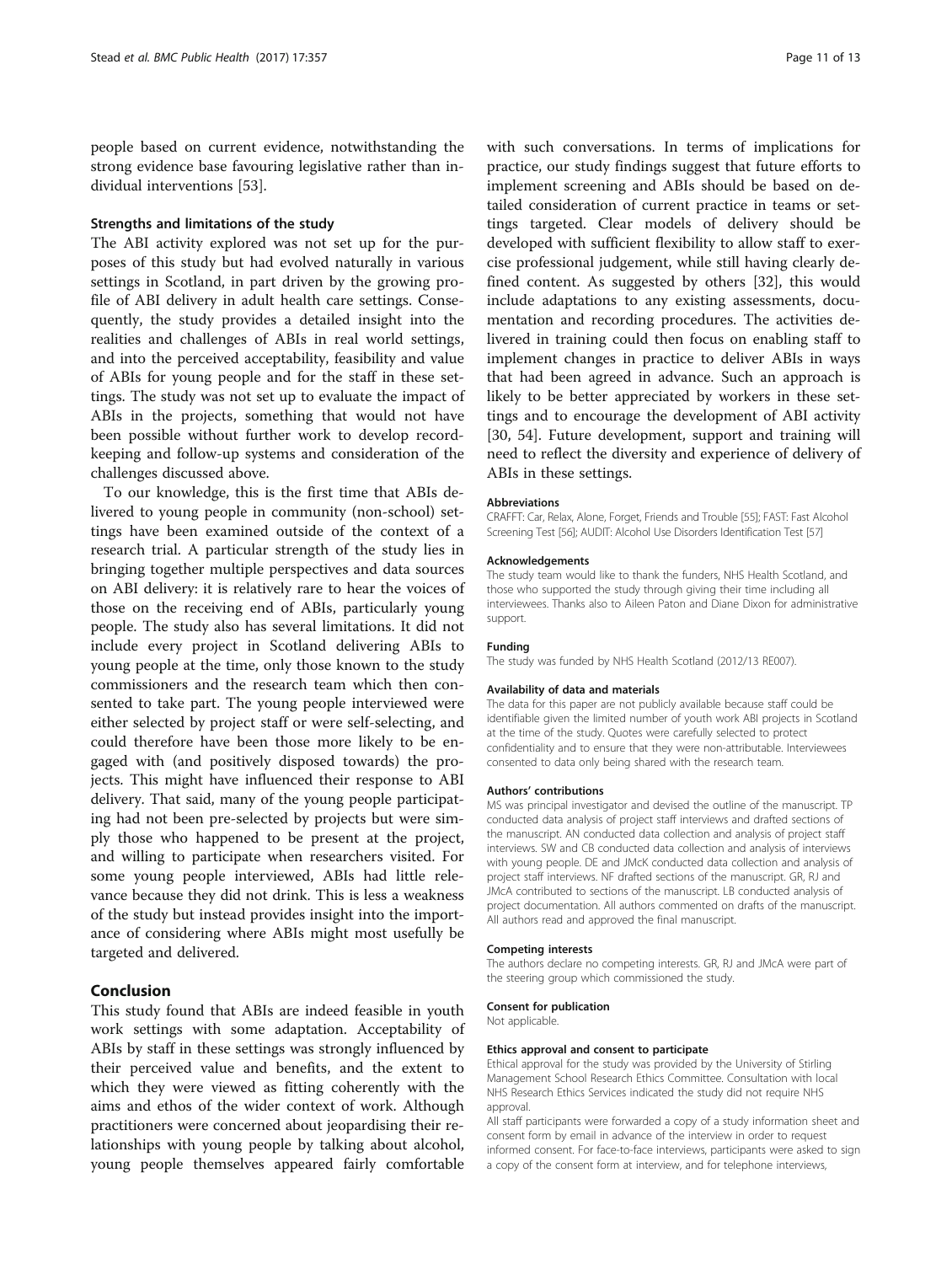<span id="page-11-0"></span>consent was indicated by email. Young people were informed about the research in various ways. Many were given information leaflets about the study by project staff and the research process explained to them in advance of the interviews. Others, such as those attending sports-based projects, were informed about the research on the evening that the interviews took place. All young people were given a study information sheet. Parental consent was not sought, as this was felt to be inappropriate given that young people were accessing projects relating to alcohol use and sexual health, about which their parents may not have been aware [\[58](#page-12-0)]. This was approved by the research ethics committee which reviewed the study. Instead, project staff assessed the capability of each to make an informed decision about their participation in the research. At the beginning of the focus group or interview, the research was explained to young people in clear and jargonfree language. They were asked to complete a consent form which clearly stated that they understood the research, were given the opportunity to ask questions about it and were reassured that they were free to withdraw from participation at any stage of the interview.

#### Publisher's Note

Springer Nature remains neutral with regard to jurisdictional claims in published maps and institutional affiliations.

#### Author details

<sup>1</sup>Institute for Social Marketing, Faculty of Health Sciences and Sport, University of Stirling, Stirling FK9 4LA, UK. <sup>2</sup>Faculty of Health Sciences and Sport, University of Stirling, Stirling FK9 4LA, UK. <sup>3</sup>Nursing, Midwifery and Allied Health Professions Research Unit, Faculty of Health Sciences and Sport, University of Stirling, Stirling FK9 4LA, UK. <sup>4</sup>Faculty of Social Science, Colin Bell Building, University of Stirling, Stirling FK9 4LA, UK. <sup>5</sup>Institute for Social Marketing, UK Centre for Tobacco and Alcohol Studies, Faculty of Health Sciences and Sport, University of Stirling, Stirling FK9 4LA, UK. <sup>6</sup>NHS Health Scotland, Edinburgh, UK. <sup>7</sup>The Scottish Collaboration for Public Health Research (SCPHRP), 20 West Richmond Street, Edinburgh EH8 9DX, UK.

#### Received: 8 June 2016 Accepted: 11 April 2017 Published online: 24 April 2017

#### References

- 1. Babor TF, Higgins-Biddle JC. Brief Intervention for Hazardous and Harmful Drinking. A Manual for Use in Primary Care. Geneva: World Health Organisation; 2001.
- 2. Scottish Government. Local Delivery Plan Standard: Alcohol Brief Interventions. National Guidance 2015–2016. 2015. [http://www.show.scot.](http://www.show.scot.nhs.uk/wp-content/uploads/2015/06/Alcohol-Brief-Interventions-ABI-National-Guidance-2015-16.pdf) [nhs.uk/wp-content/uploads/2015/06/Alcohol-Brief-Interventions-ABI-](http://www.show.scot.nhs.uk/wp-content/uploads/2015/06/Alcohol-Brief-Interventions-ABI-National-Guidance-2015-16.pdf)[National-Guidance-2015-16.pdf.](http://www.show.scot.nhs.uk/wp-content/uploads/2015/06/Alcohol-Brief-Interventions-ABI-National-Guidance-2015-16.pdf) Accessed 14 Apr 2016.
- 3. Heather N. Interpreting the evidence on brief interventions for excessive drinkers: the need for caution. Alcohol Alcohol. 1995;30:287–96.
- McCambridge J, Cunningham JA. The early history of ideas on brief interventions for alcohol. Addiction. 2014;doi:[10.1111/add.12458](http://dx.doi.org/10.1111/add.12458).
- 5. Prochaska JO, DiClemente CC. Stages and processes of self-change of smoking: toward an integrative model of change. J Consult Clin Psychol. 1983;doi:[10.1037/0022-006X.51.3.390.](http://dx.doi.org/10.1037/0022-006X.51.3.390)
- Kaner EFS, Bland M, Cassidy P, Coulton S, Dale V, Deluca P, et al. Effectiveness of screening and brief alcohol intervention in primary care (SIPS trial): pragmatic cluster randomised controlled trial. Br Med J (Clin Res Ed). 2013; doi[:10.1136/bmj.e8501.](http://dx.doi.org/10.1136/bmj.e8501)
- 7. Fitzgerald N, Winterbottom J. Alcohol Brief Interventions Training Manual. NHS Health Scotland: Edinburgh; 2009.
- 8. Miller WR, Rollnick S. Motivational Interviewing, Third Edition: Helping People Change. New York: Guilford Press; 2012.
- Zatzick D, Donovan DM, Jurkovich G, Gentilello L, Dunn C, Russo J, et al. Disseminating alcohol screening and brief intervention at trauma centers: a policy-relevant cluster randomized effectiveness trial. Addiction. 2014;doi:[10.](http://dx.doi.org/10.1111/add.12492) [1111/add.12492.](http://dx.doi.org/10.1111/add.12492)
- 10. Gaume J, McCambridge J, Bertholet N, Daeppen JB. Mechanisms of action of brief alcohol interventions remain largely unknown - a narrative review. Front Psychiatry. 2014;doi:[10.3389/fpsyt.2014.00108](http://dx.doi.org/10.3389/fpsyt.2014.00108).
- 11. McCambridge J. Brief intervention content matters. Drug Alcohol Rev. 2013; doi[:10.1111/dar.12044.](http://dx.doi.org/10.1111/dar.12044)
- 12. Jonas DE, Garbutt JC, Amick HR, Brown JM, Brownley KA, Council CL, et al. Behavioral counseling after screening for alcohol misuse in primary care: a

systematic review and meta-analysis for the U.S. Preventive Services Task Force. Ann Intern Med. 2012;doi:[10.7326/0003-4819-157-9-201211060-00544.](http://dx.doi.org/10.7326/0003-4819-157-9-201211060-00544)

- 13. Kaner E, Dickinson H, Beyer F, Campbell F, Schlesinger F, Heather N, et al. Effectiveness of brief alcohol interventions in primary care (review). Cochrane Database Syst Rev. 2007;doi[:10.1002/14651858.CD004148.](http://dx.doi.org/10.1002/14651858.CD004148)
- 14. O'Donnell A, Anderson P, Newbury-Birch D, Schulte B, Schmidt C, Reimer J, et al. The impact of brief alcohol interventions in primary healthcare: a systematic review of reviews. Alcohol Alcohol. 2014;doi[:10.1093/alcalc/agt170.](http://dx.doi.org/10.1093/alcalc/agt170)
- 15. Jackson R, Johnson M, Campbell F, Messina J, Guillaume L, Meier P, et al. Screening and Brief Interventions for Prevention and Early Identification of Alcohol Use Disorders in Adults and Young People. Sheffield: University of Sheffield; 2009.
- 16. Patton R, Deluca P, Kaner E, Newbury-Birch D, Phillips T, Drummond C. Alcohol Screening and Brief Intervention for Adolescents: The How, What and Where of Reducing Alcohol Consumption and Related Harm Among Young People. Alcohol Alcohol. 2013;doi[:10.1093/alcalc/agt165.](http://dx.doi.org/10.1093/alcalc/agt165)
- 17. Yuma-Guerrero PJ, Lawson KA, Velasquez MM, von Sternberg K, Maxson T, Garcia N. Screening, brief intervention, and referral for alcohol use in adolescents: a systematic review. Pediatrics. 2012;doi[:10.1542/peds.2011-1589.](http://dx.doi.org/10.1542/peds.2011-1589)
- 18. Calabria B, Shakeshaft AP, Havard A. A systematic and methodological review of interventions for young people experiencing alcohol-related harm. Addiction. 2011;doi[:10.1111/j.1360-0443.2011.03418.x.](http://dx.doi.org/10.1111/j.1360-0443.2011.03418.x)
- 19. National Institute for Health and Care Excellence (NICE). NICE Public Health Guidance 24: Alcohol use disorders: prevention. National Institute for Health and Care Excellence. 2010. [https://www.nice.org.uk/guidance/ph24?unlid=](https://www.nice.org.uk/guidance/ph24?unlid=1595622652016227234415) [1595622652016227234415.](https://www.nice.org.uk/guidance/ph24?unlid=1595622652016227234415) Accessed 19 Apr 2017.
- 20. Parkes T, Atherton I, Evans J, Gloyn S, McGhee S, Stoddart B, et al. An evaluation to assess the implementation of NHS delivered Alcohol Brief Interventions: Final Report. NHS Health Scotland. 2011; [http://www.](http://www.healthscotland.com/documents/5438.aspx) [healthscotland.com/documents/5438.aspx.](http://www.healthscotland.com/documents/5438.aspx) Accessed 15 Apr 2016
- 21. Scottish Government. ABI HEAT Standard National Guidance 2012-2013. NHS Health Scotland. 2011. [http://www.healthscotland.com/documents/](http://www.healthscotland.com/documents/5662.aspx) [5662.aspx](http://www.healthscotland.com/documents/5662.aspx). Accessed 15 Apr 2016.
- 22. Scottish Government. Local Delivery Plan Standard: Alcohol Brief Interventions. National Guidance: 2015-16. 2014. Edinburgh. doi[:10.1017/](http://dx.doi.org/10.1017/CBO9781107415324.004) [CBO9781107415324.004.](http://dx.doi.org/10.1017/CBO9781107415324.004)
- 23. Laird K. Scoping exercise to ascertain the current and planned range of settings for Alcohol Brief Intervention delivery in non-HEAT settings. NHS Health Scotland. 2011; [http://www.healthscotland.com/documents/5603.](http://www.healthscotland.com/documents/5603.aspx) [aspx](http://www.healthscotland.com/documents/5603.aspx). Accessed 15 Apr 2016
- 24. Ritchie J, Spencer L. Qualitative data analysis for applied policy research. In: Bryman A, Burgess RG, editors. Analysing Qualitative Data. London: Routledge; 1994. p. 173–94.
- 25. Williams EC, Achtmeyer CE, Rittmueller SE, Bradley KA. Local implementation of preventive alcohol care after national performance measures: Results from key-informant interviews at five VA clinics. Alcohol Clin Exp Res. 2013; 37(Suppl s2):149A.
- 26. Désy PM, Perhats C. Alcohol screening, brief intervention, and referral in the emergency department: an implementation study. J Emerg Nurs. 2008; doi: [10.1016/j.jen.2007.03.019](http://dx.doi.org/10.1016/j.jen.2007.03.019).
- 27. Johnson JA, Woychek A, Vaughan D, Seale JP. Screening for at-risk alcohol use and drug use in an emergency department: integration of screening questions into electronic triage forms achieves high screening rates. Ann Emerg Med. 2013; doi:[10.1016/j.annemergmed.2013.04.011.](http://dx.doi.org/10.1016/j.annemergmed.2013.04.011)
- 28. Anderson S, Eadie DR, MacKintosh AM, Haw S. Management of alcohol misuse in Scotland: the role of A&E nurses. Accid Emerg Nurs. 2001; doi:[10.](http://dx.doi.org/10.1054/aaen.2000.0210) [1054/aaen.2000.0210](http://dx.doi.org/10.1054/aaen.2000.0210).
- 29. Fitzgerald N, Youngson E, Cunningham S, Watson M, Stewart D. Support for community pharmacy-based alcohol interventions: a Scottish general public survey. Public Health. 2015; doi:[10.1016/j.puhe.2015.07.005](http://dx.doi.org/10.1016/j.puhe.2015.07.005).
- 30. Fitzgerald N, Platt L, Heywood S, McCambridge J. Large-scale implementation of alcohol brief interventions in new settings in Scotland: a qualitative interview study of a national programme. BMC Public Health. 2015; doi[:10.1186/s12889-015-1527-6](http://dx.doi.org/10.1186/s12889-015-1527-6).
- 31. Kennedy C, Finkelstein N, Hutchins E, Mahoney J. Improving Screening for Alcohol Use During Pregnancy: The Massachusetts ASAP Program. Matern Child Health J. 2004; doi[:10.1023/B:MACI.0000037647.78420.e3.](http://dx.doi.org/10.1023/B:MACI.0000037647.78420.e3)
- 32. Fitzgerald N, Molloy H, MacDonald F, McCambridge J. Alcohol brief interventions practice following training for multidisciplinary health and social care teams: A qualitative interview study. Drug Alcohol Rev. 2014; doi: [10.1111/dar.12193](http://dx.doi.org/10.1111/dar.12193).